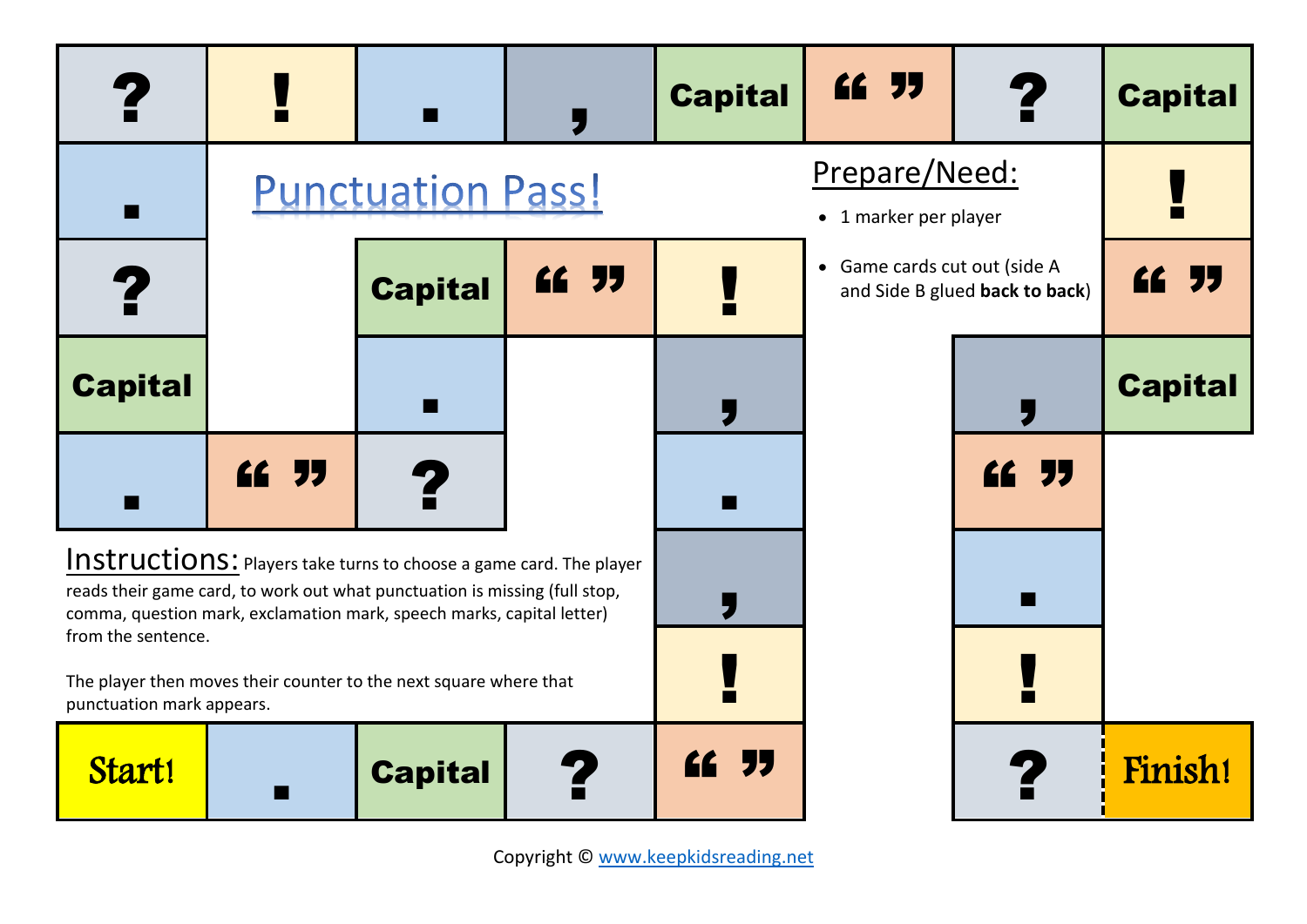| What day is it                                   | Watch out                             |
|--------------------------------------------------|---------------------------------------|
| I bought bread milk and a<br>chocolate.          | Come here, said dad.                  |
| There is a fire                                  | Where am i going?                     |
| If you need help be sure to<br>put up your hand. | Without warning the door<br>slammed.  |
| I want to be a pilot                             | Ouch                                  |
| My friend's name is yasmin.                      | Oh no We are going to miss<br>the bus |
| Eyes closed Sam opened the<br>door.              | This is my brother, said<br>Mary.     |
| Is school on tomorrow                            | My dog's name is Harry                |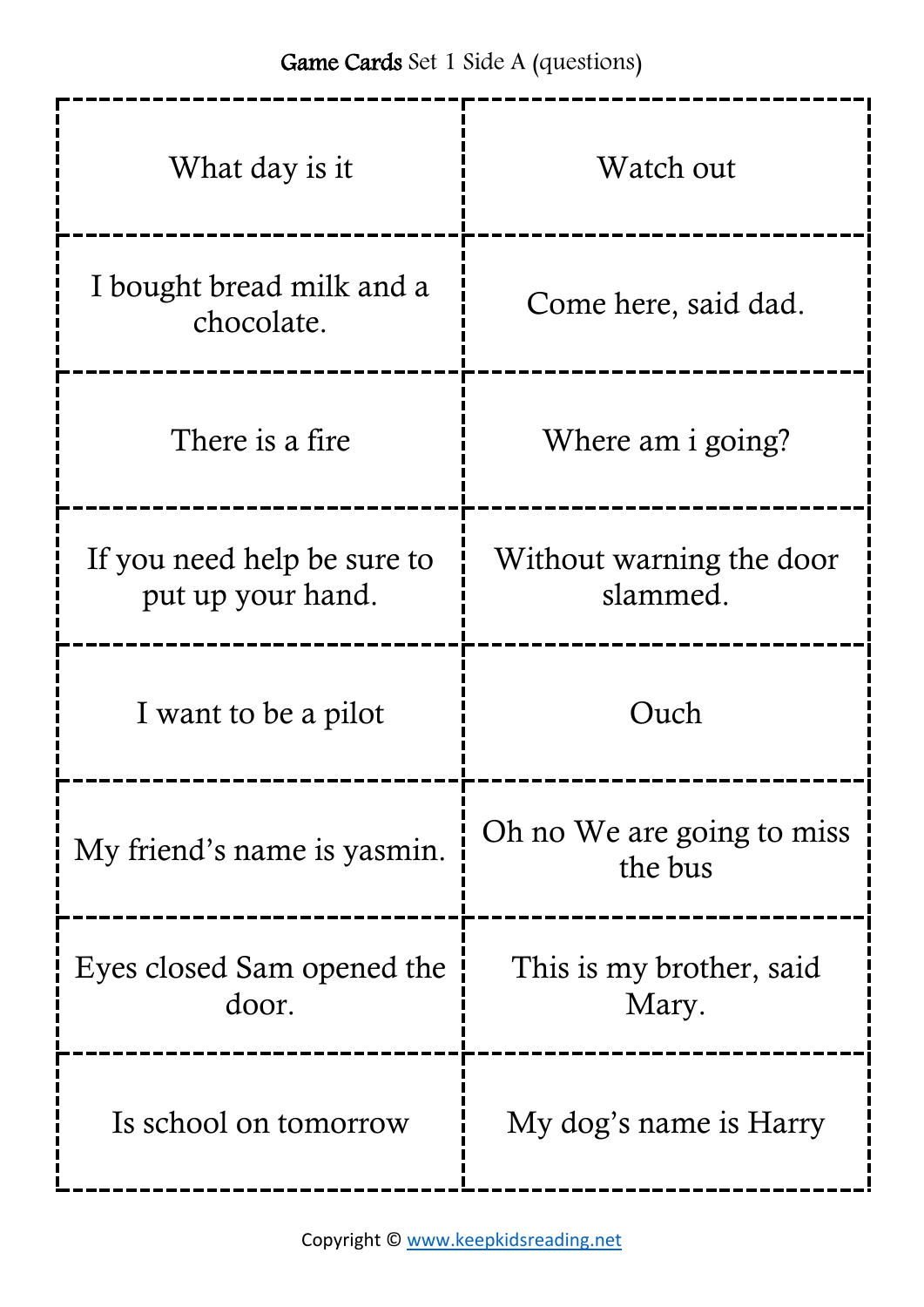-------------

-----

-----

| Watch out!                              | What day is it?                                   |
|-----------------------------------------|---------------------------------------------------|
| "Come here," said dad.                  | I bought, bread, milk and a<br>chocolate.         |
| Where am $\bf{I}$ going?                | There is a fire!                                  |
| Without warning, the door<br>slammed.   | If you need help, be sure to<br>put up your hand. |
| Ouch!                                   | I want to be a pilot.                             |
| Oh no! We are going to miss<br>the bus! | My friend's name is Yasmin.                       |
| "This is my brother," said<br>Mary.     | Eyes closed, Sam opened the<br>door.              |
| My dog's name is Harry.                 | Is school on tomorrow?                            |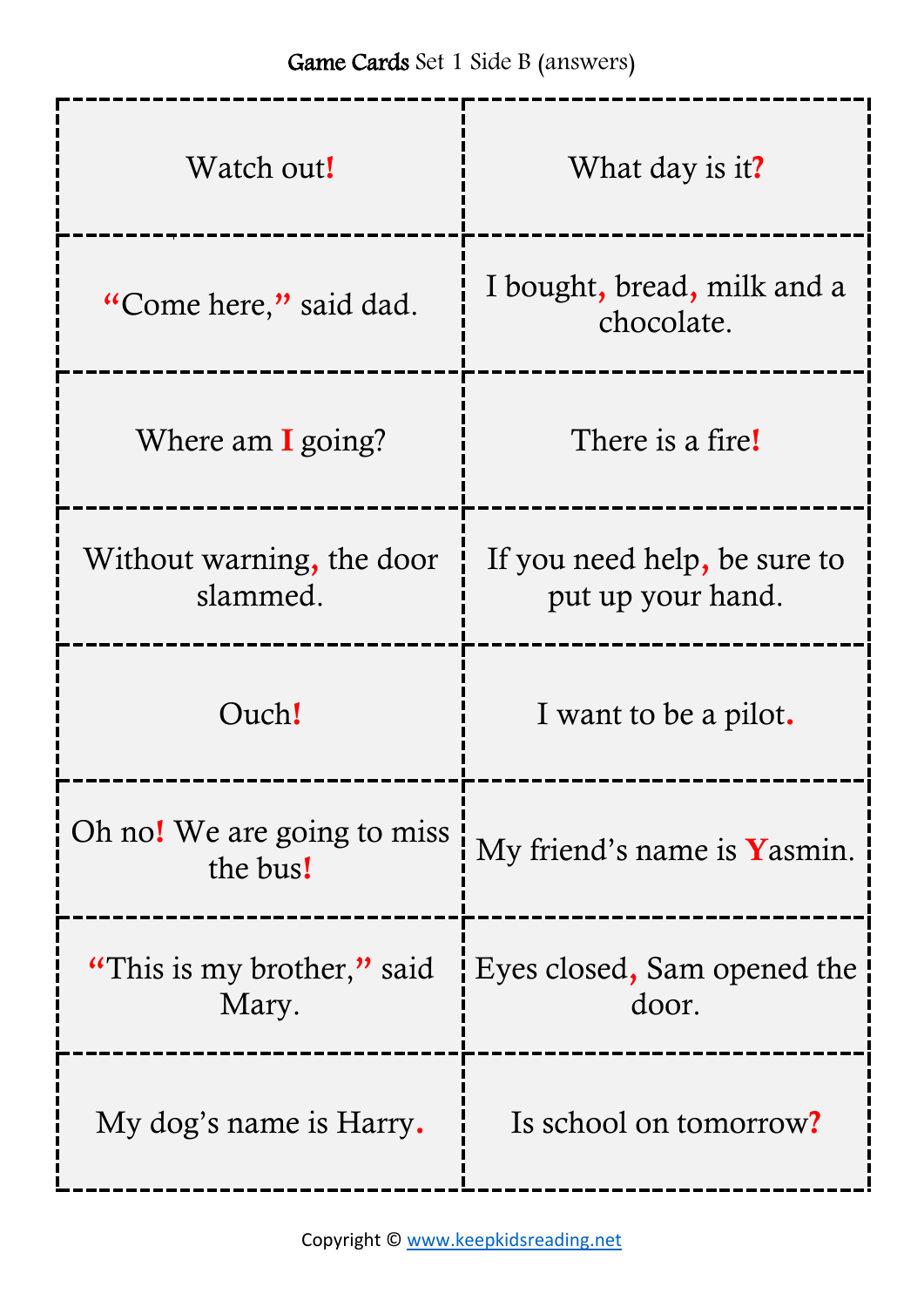| Since it's raining let's watch<br>a movie.              | Mum said, It's time to leave<br>for school. |  |
|---------------------------------------------------------|---------------------------------------------|--|
| Is this correct? Wade asked.                            | Here I am                                   |  |
| the jungle is home to many<br>animals.                  | What should i do?                           |  |
| My three favourite colours<br>are blue purple and red.  | The sky is falling                          |  |
| Oww! I shouted.                                         | The teacher told us to open<br>our books    |  |
| Why are you crying                                      | Who are you                                 |  |
| Unless you are really sick<br>you must eat your dinner. | My family comes from<br>australia.          |  |
| "Good job!" shouted<br>Hannah                           | I hope it doesn't rain<br>tomorrow          |  |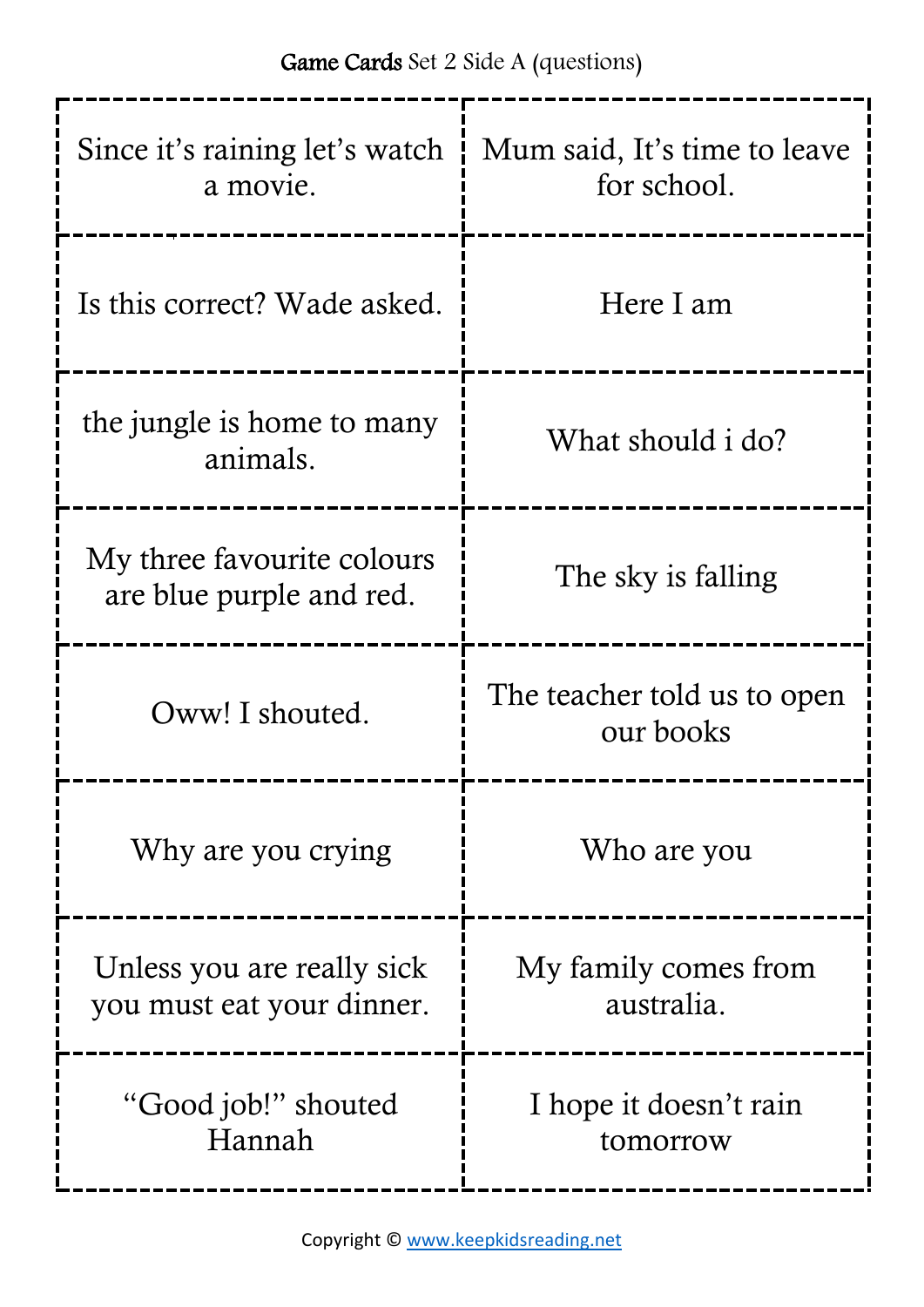| Mum said, "It's time to leave Since it's raining, let's watch<br>for school." | a movie.                                                 |
|-------------------------------------------------------------------------------|----------------------------------------------------------|
| Here I am.                                                                    | "Is this correct?" Wade<br>asked.                        |
| What should <b>I</b> do?                                                      | The jungle is home to many<br>animals.                   |
| The sky is falling!                                                           | My three favourite colours<br>are blue, purple and red.  |
| The teacher told us to open<br>our books.                                     | "Oww!" I shouted.                                        |
| Who are you?                                                                  | Why are you crying?                                      |
| My family comes from<br>Australia.                                            | Unless you are really sick,<br>you must eat your dinner. |
| I hope it doesn't rain<br>tomorrow.                                           | "Good job!" shouted<br>Hannah.                           |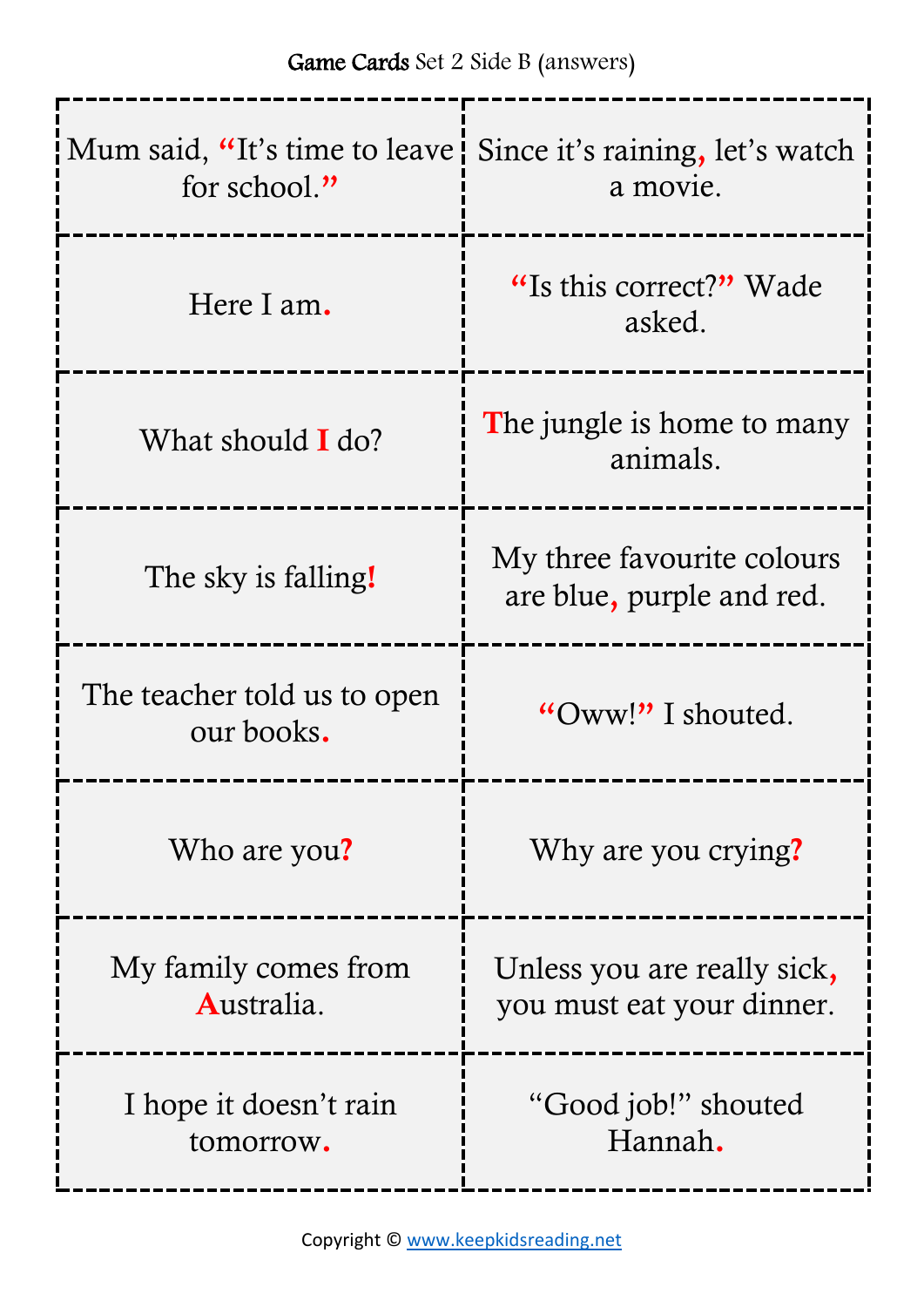| The eiffel tower is in Paris.                          | Are we there yet? asked the<br>kids.                            |  |
|--------------------------------------------------------|-----------------------------------------------------------------|--|
| I will be your friend, said<br>Jen.                    | That tastes horrible! Sue<br>shouted.                           |  |
| The man was taken to<br>hospital                       | Bats sleep upside down                                          |  |
| Who do you think will win                              | <i>i</i> love <i>ice-cream!</i>                                 |  |
| The test wasn't too hard                               | When it's my birthday I will<br>throw a big party.              |  |
| My favourite football team is<br>the brisbane broncos. | The principal looked at us<br>and said, Where are your<br>hats? |  |
| The water is beautiful, said<br>the girl.              | When are we going to leave                                      |  |
|                                                        |                                                                 |  |